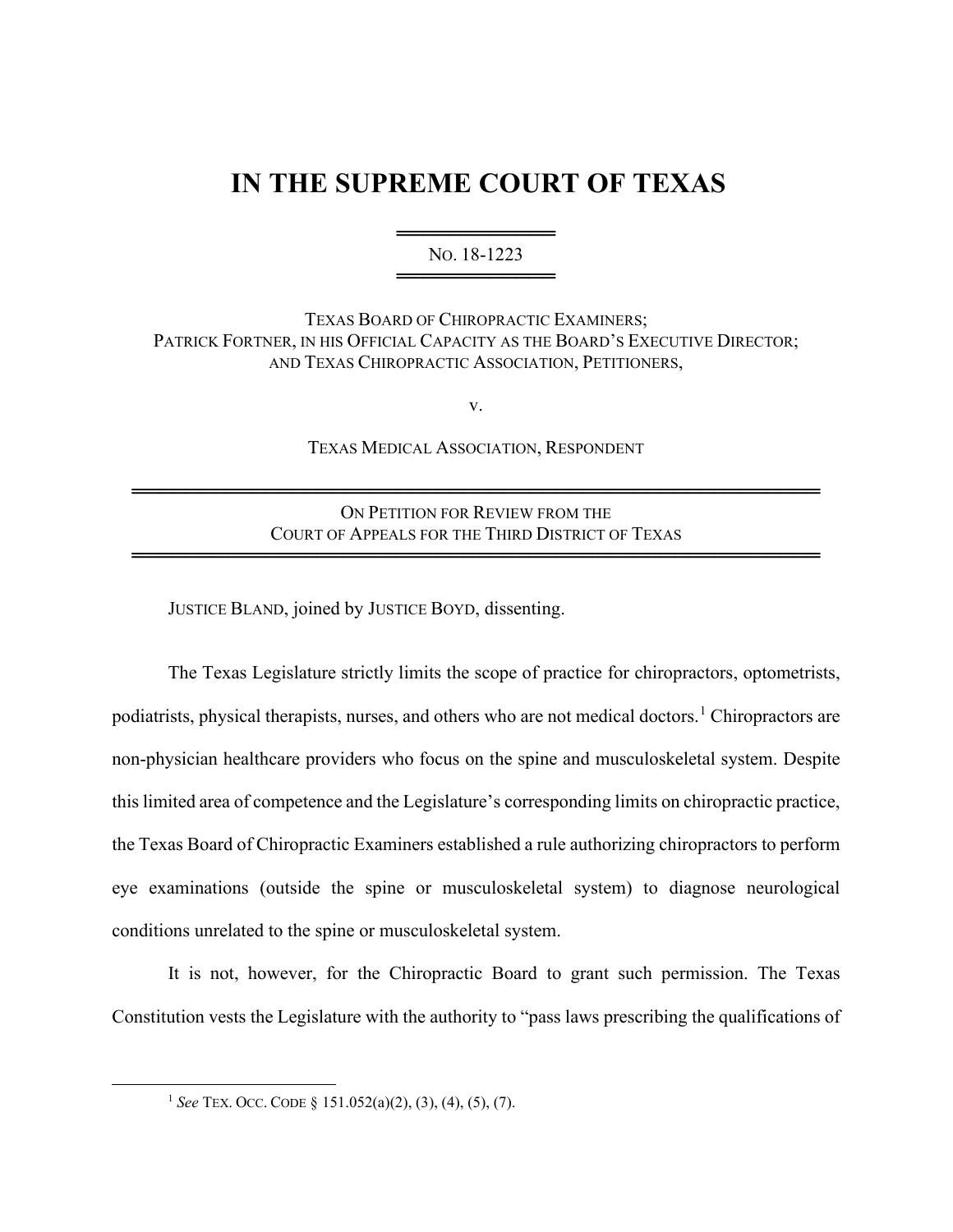practitioners of medicine."<sup>2</sup> The Legislature has done so by enacting the Medical Practice Act,<sup>3</sup> which exempts some non-physician healthcare providers from its mandates.<sup>4</sup> Chiropractors are among the exempted non-physician providers, but they must "engage strictly in the practice of chiropractic as defined by law."<sup>5</sup> The Chiropractic Act establishes this limited scope of practice for those trained in chiropractic care.<sup>6</sup> The scope of practice for chiropractors is straightforward: chiropractors "diagnose, analyze, examine, or evaluate *the biomechanical condition of the spine and musculoskeletal system of the human body*."<sup>7</sup>

This limited scope does not permit chiropractors to conduct neurological testing or to make diagnoses that do not involve the "biomechanical condition of the spine and musculoskeletal system."<sup>8</sup>

The Chiropractic Board's rule permitting chiropractors to conduct eye examinations to diagnose a sensory nervous system problem of the inner ear is beyond the chiropractic scope of practice that the Legislature has established.<sup>9</sup> The trial court and the court of appeals thus correctly concluded that the Board exceeded its authority in authorizing chiropractors to detect and diagnose whether a patient has neurological problems related to the vestibular system and the inner ear.

 $6$  *Id.* § 201.002(b).

<sup>7</sup> *Id.* § 201.002(b)(1) (emphasis added).

<sup>8</sup> *Id.*

<sup>9</sup> 22 TEX. ADMIN. CODE § 78.1(c)(3)(B) (permitting "Technological Instrumented Vestibular-Ocular-Nystagmus Testing").

 $2$  TEX. CONST. art. XVI,  $§$  31.

<sup>3</sup> TEX. OCC. CODE §§ 151.001–.056; *ante* at 3.

<sup>4</sup> TEX. OCC. CODE § 151.052(a).

<sup>&</sup>lt;sup>5</sup> *Id.* § 151.052(a)(3) ("This subtitle does not apply to  $\ldots$  a licensed chiropractor engaged strictly in the practice of chiropractic as defined by law."); *id.* §§ 201.001–.606.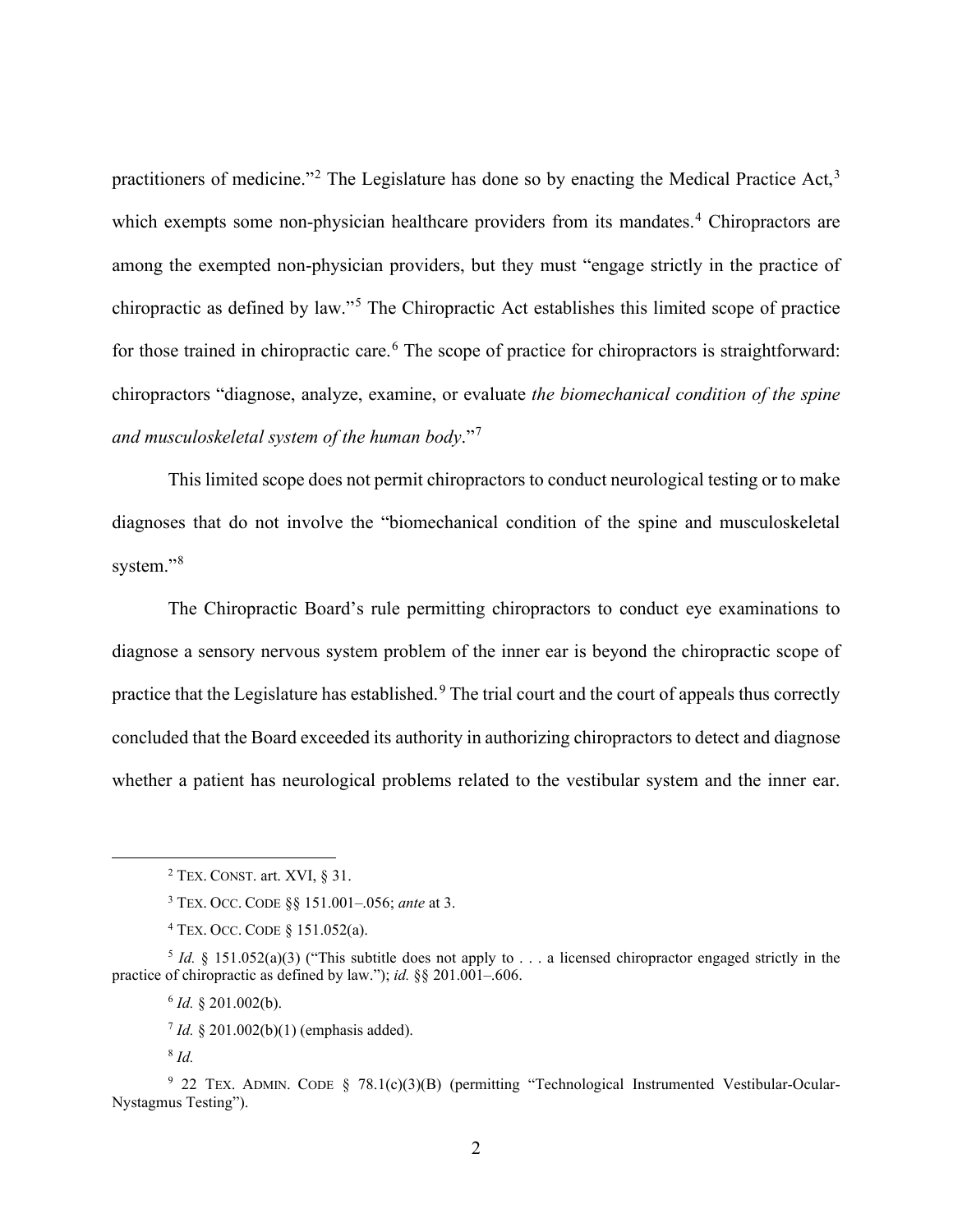Neither is related to the spine or musculoskeletal system.<sup>10</sup> Because the Court concludes otherwise, I respectfully dissent.

**I**

The Texas Medical Association challenges three Chiropractic Board rules. Two rules define "musculoskeletal system" and "subluxation complex."<sup>11</sup> As they do not directly implicate the scope of practice, the definitions alone do not warrant a judicial determination that the Board exceeded its authority in crafting them.<sup>12</sup> The third rule, however, puts those definitions into use. It authorizes chiropractors to perform vestibular-ocular-nystagmus testing, an eye examination involving the detection of eye movement that can indicate a vestibular, or inner-ear, neurological malady.<sup>13</sup>

The vestibular system is the part of the sensory nervous system that provides the brain with information about motion and balance.<sup>14</sup> The parties do not dispute this, nor do they dispute that inner ears and eyes are not part of the spine or musculoskeletal system.

<sup>10</sup> 566 S.W.3d 776, 780, 786–87 (Tex. App.—Austin 2018).

<sup>11</sup> 22 TEX. ADMIN. CODE § 78.1(a)(5), (9).

<sup>&</sup>lt;sup>12</sup> *See ante* at 24 (holding that the Texas Medical Association failed to demonstrate that the rules "contravene" specific language in the [Chiropractic] Act or run counter to the Act's objectives").

<sup>&</sup>lt;sup>13</sup> The Chiropractic Board's rule states:

Technological Instrumented Vestibular-Ocular-Nystagmus Testing may be performed by a licensee with a diplomate in chiropractic neurology and that has successfully completed 150 hours of clinical and didactic training in the technical and professional components of the procedures as part of coursework in vestibular rehabilitation including the successful completion of a written and performance examination for vestibular specialty or certification. The professional component of these procedures may not be delegated to a technician and must be directly performed by a qualified licensee.

<sup>22</sup> TEX. ADMIN. CODE  $\S$  78.1(c)(3)(B). Despite the Board's use of the term "chiropractic neurology," neither the Legislature nor the Board recognizes such a specialty.

<sup>14</sup> *Vestibular*, MERRIAM-WEBSTER'S COLLEGIATE DICTIONARY (11th ed. 2020) ("2. of, relating to, or affecting the perception of body position and movement  $\langle$ the  $\sim$  system of the inner ear $>$ ").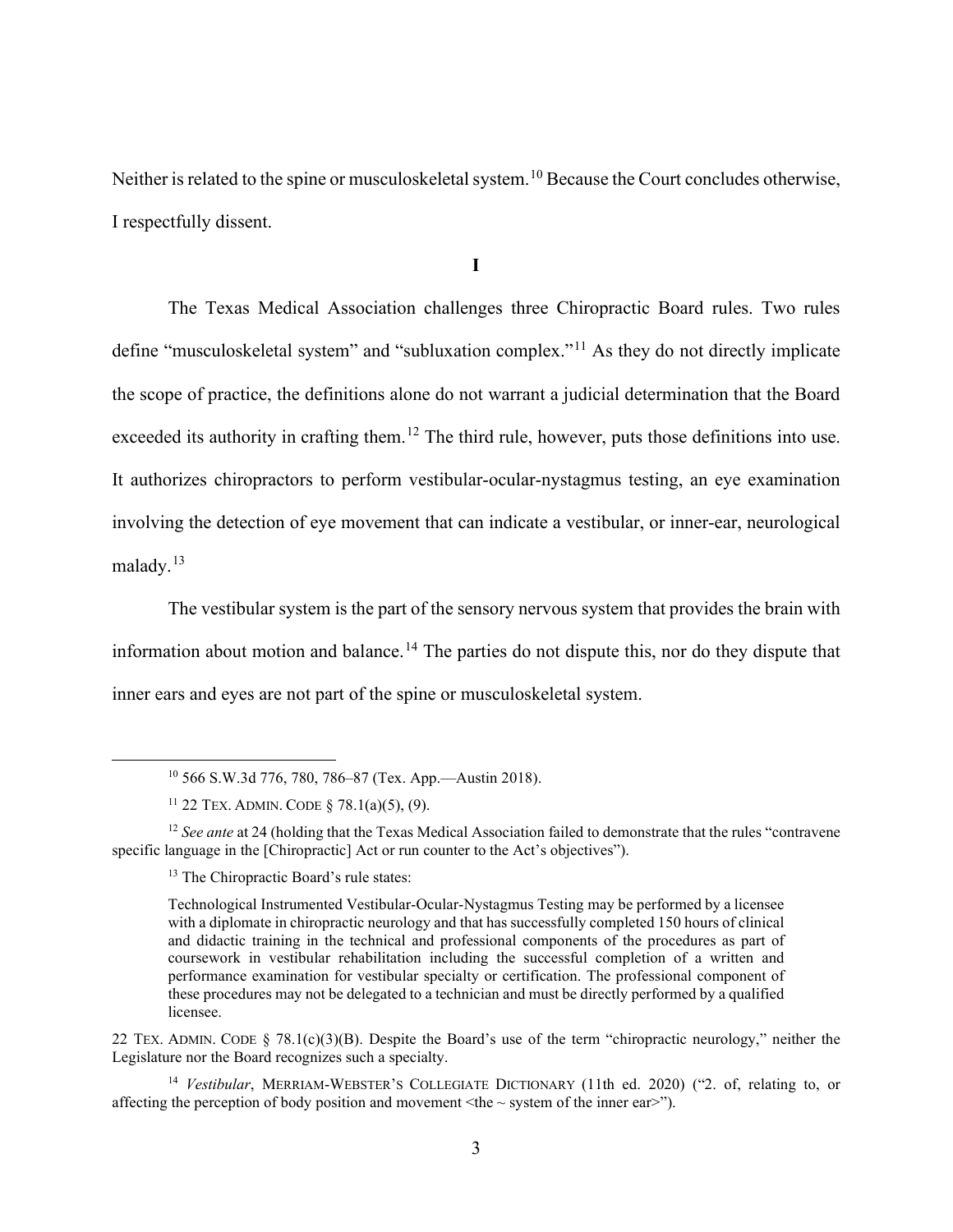Because vestibular-ocular-nystagmus testing and the neurological diagnoses it potentially informs have no connection to the spine or musculoskeletal system, chiropractors by statute must not perform it. The Act defines the permissible scope of chiropractic practice. It specifies that a person "practices chiropractic" only when examining, diagnosing, or treating a condition of the spine or musculoskeletal system:

A person practices chiropractic under this chapter if the person:

- (1) uses objective or subjective means to diagnose, analyze, examine, or evaluate the biomechanical condition of the spine and musculoskeletal system of the human body; [or]
- (2) performs nonsurgical, nonincisive procedures, including adjustment and manipulation, to improve the subluxation complex or the biomechanics of the musculoskeletal system . . . .<sup>15</sup>

The Board's authority to implement this scope of practice both empowers and constrains.

The Chiropractic Act authorizes the Board to "adopt rules clarifying what activities are included within the scope of the practice of chiropractic and what activities are outside of that scope."<sup>16</sup> Because the Board's role is to "clarify" the activities that fall within the practice of chiropractic, it may permit only what the Legislature allows.<sup>17</sup> The Board has no authority to unilaterally expand the scope of practice of chiropractic care beyond its statutory limits.<sup>18</sup>

Determining the boundaries of chiropractic practice is an act of policymaking, which is the Legislature's prerogative.<sup>19</sup> When interpreting statutes, we give effect to the Legislature's intent

<sup>15</sup> TEX. OCC. CODE § 201.002(b)(1)–(2).

<sup>16</sup> *Id.* § 201.1525.

<sup>17</sup> *Id.*

<sup>18</sup> *See Tex. State Bd. of Exam'rs of Marriage & Family Therapists v. Tex. Med. Ass'n*, 511 S.W.3d 28, 33 (Tex. 2017); *Pruett v. Harris Cty. Bail Bond Bd.*, 249 S.W.3d 447, 452–53 (Tex. 2008).

<sup>19</sup> *See Univ. of Tex. v. Garner*, 595 S.W.3d 645, 651 (Tex. 2019) (per curiam).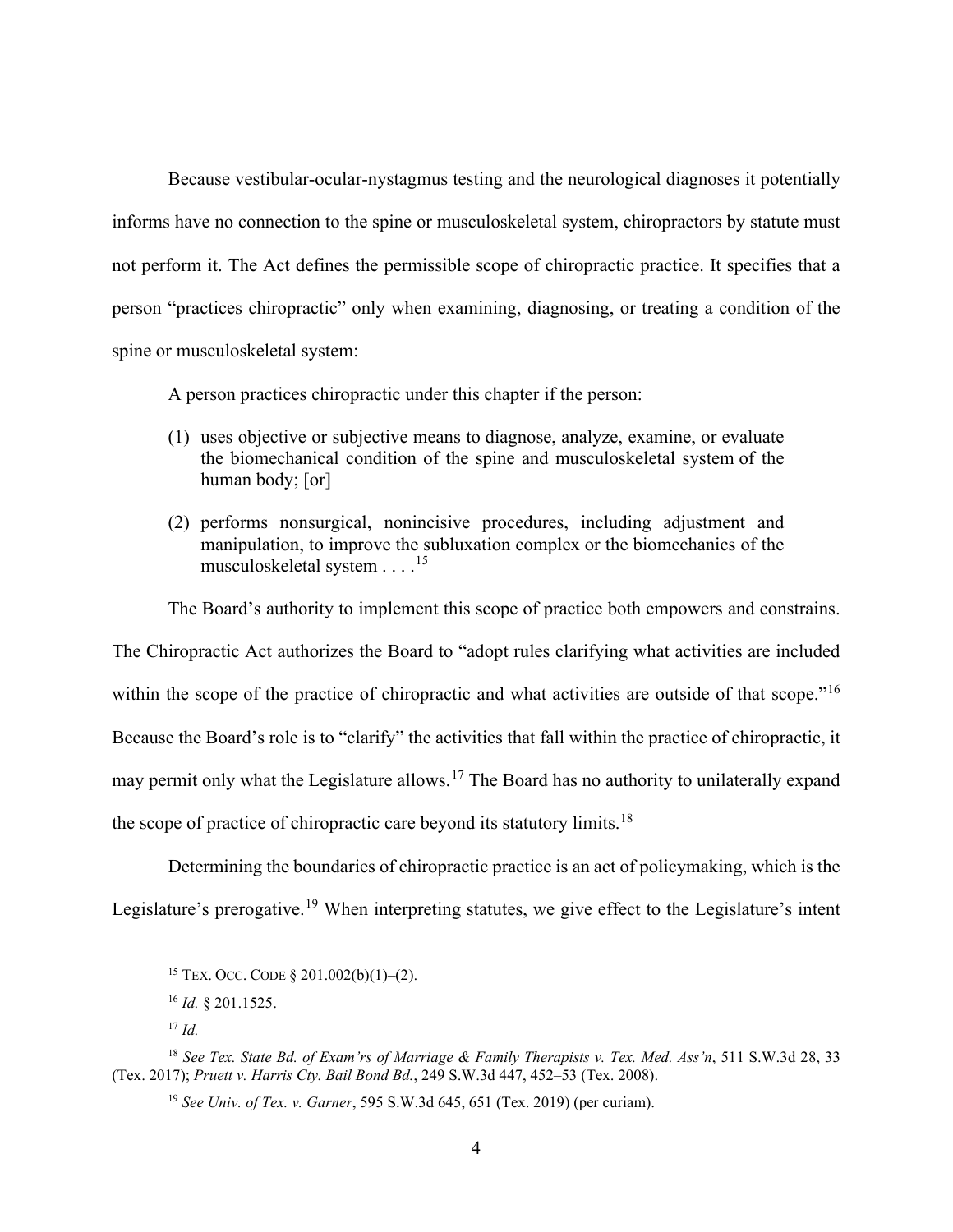as it is reflected in the statute's plain text.<sup>20</sup> We "presume the Legislature selected language in a statute with care and that every word or phrase was used with a purpose in mind."<sup>21</sup> Adhering to this principle protects executive agencies and courts from substituting their policy preferences for the elected Legislature's.<sup>22</sup> It is not for courts, under the guise of agency deference, to bless agency actions that exceed statutory limits that the Legislature imposes.

Deference to the Legislature's policy decisions—including decisions concerning chiropractors' limited scope of practice—informs our review of the Board's rules in this case.<sup>23</sup> As an administrative agency, the Chiropractic Board has "only those powers that the Texas Legislature has expressly conferred upon it and those implied powers that are reasonably necessary to carry out its statutory duties. It can adopt 'only such rules as are authorized by and consistent with its statutory authority.<sup>"24</sup> Thus, a party may successfully challenge an agency rule by demonstrating that it "contravenes specific statutory language" or that it "runs counter to the general objectives of the statute."<sup>25</sup>

## **II**

As both the trial court and the court of appeals concluded, the Chiropractic Board's rule authorizing chiropractors to perform an eye test to make a neurological diagnosis contravenes the

<sup>20</sup> *Colorado County v. Staff*, 510 S.W.3d 435, 444 (Tex. 2017).

<sup>21</sup> *Tex. Lottery Comm'n v. First State Bank of DeQueen,* 325 S.W.3d 628, 635 (Tex. 2010).

<sup>22</sup> *Davenport v. Garcia*, 834 S.W.2d 4, 42 (Tex. 1992) (Hecht, J., dissenting).

<sup>23</sup> "[I]nterpreting the Act and the rules involves only questions of law, which we determine de novo." *Ante* at 15.

<sup>24</sup> *Tex. State Bd. of Exam'rs of Marriage & Family Therapists v. Tex. Med. Ass'n*, 511 S.W.3d 28, 33 (Tex. 2017) (internal citation omitted) (quoting *R.R. Comm'n of Tex. v. Lone Star Gas Co.*, 844 S.W.2d 679, 685 (Tex. 1992)).

<sup>25</sup> *Id.*; *ante* at 17.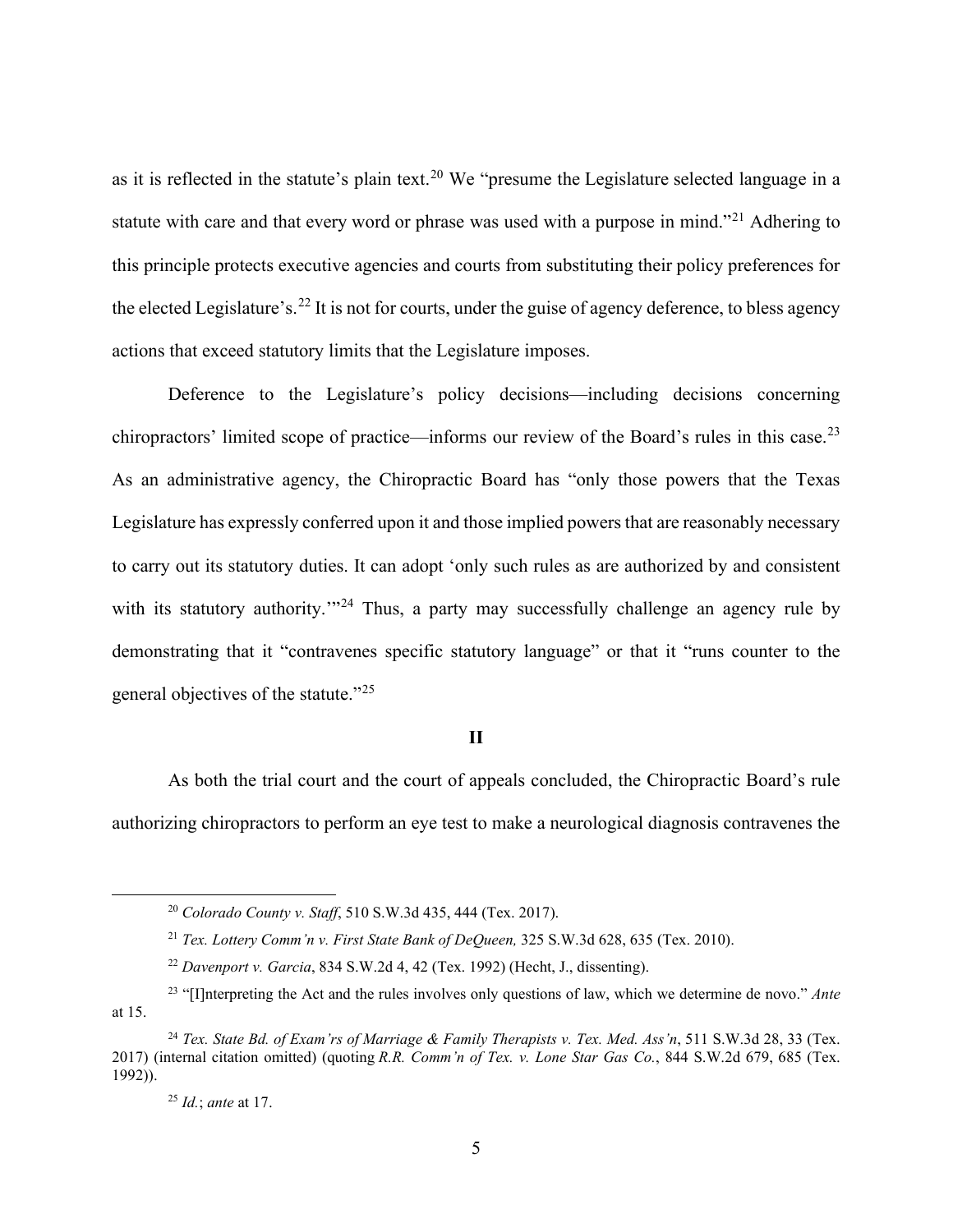Chiropractic Act and its objectives.<sup>26</sup> The Board's definitions of "musculoskeletal system"<sup>27</sup> and "subluxation complex"<sup>28</sup> clarify the Legislature's scope-of-practice limitations.<sup>29</sup> Applying the Court's reasoning, which appropriately confines these definitions, demonstrates that the Board surpassed its statutory boundaries by permitting chiropractors to conduct neurological examinations through vestibular-ocular-nystagmus testing.

The Court rejects the argument that the definitions of "musculoskeletal system" and "subluxation complex" permit chiropractors to treat "virtually any disease and disorder in the whole body, . . . including . . . neurological diseases and disorders." In doing so, the Court emphasizes the Legislature's limits on chiropractic practice and on the definitions themselves. Though chiropractors need not "ignore" nerves, the Court explains, a chiropractor's diagnosis, analysis, examination, or evaluation of any condition must relate to the "the muscles, tendons, ligaments, bones, joints, and tissues 'that move the body and maintain its form.'"<sup>30</sup> By statute, *any* chiropractic practice must be tethered to the spine or musculoskeletal system.

The Court abandons this limiting principle, however, in holding that neither the text nor the objectives of the Act forbid the Board from authorizing chiropractors to conduct neurological examinations through vestibular-ocular-nystagmus eye testing. This examination relates to the

<sup>26</sup> 566 S.W.3d 776, 786–87 (Tex. App.—Austin 2018).

<sup>&</sup>lt;sup>27</sup> "The system of muscles and tendons and ligaments and bones and joints and associated tissues and nerves that move the body and maintain its form." 22 TEX. ADMIN. CODE  $\S$  78.1(a)(5).

<sup>&</sup>lt;sup>28</sup> "A neuromusculoskeletal condition that involves an aberrant relationship between two adjacent articular structures that may have functional or pathological sequelae, causing an alteration in the biomechanical and/or neurophysiological reflections of these articular structures, their proximal structures, and/or other body systems that may be directly or indirectly affected by them." *Id.* § 78.1(a)(9).

<sup>29</sup> *See* a*nte* at 7.

<sup>30</sup> *Ante* at 22 (quoting 22 TEX. ADMIN. CODE § 78.1(a)(5)).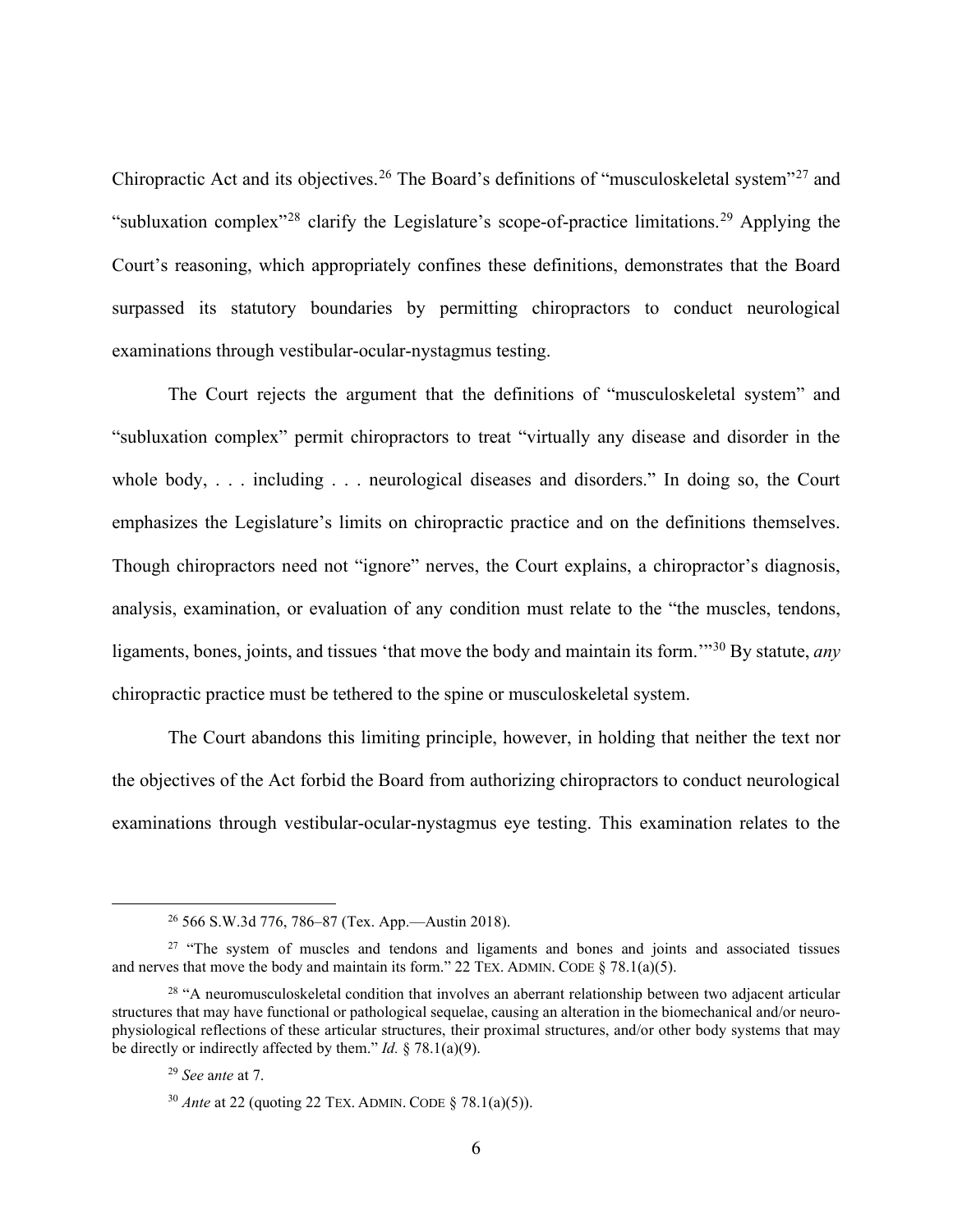central nervous system—that connected with the brain and the sensory receptors in the inner ear. The test measures a patient's eye movements with a camera or through electrodes. The trial court found that it is used to diagnose a problem of the brain, inner ear, or eyes, none of which is part of the spine or musculoskeletal system—a finding the Board does not dispute. Because such an examination is divorced from the spine and musculoskeletal system, a chiropractor's use of it exceeds the scope of practice set by the Legislature.

The Board's definition of "musculoskeletal system" cannot expand the chiropractic scope of practice to the purely neurological when the statute expressly confines that practice to the musculoskeletal system. Nor can references to "neuro" in the definition of "subluxation complex" expand chiropractic practice beyond the statute's scope of practice; the Legislature used "subluxation complex" to define the procedures a chiropractor may perform, not the diagnoses a chiropractor may make.<sup>31</sup> Even the Board's definition confines "neuro" to "neuromusculoskeletal condition" and "neuro-physiological," tying the neurological to the muscular and skeletal.<sup>32</sup>

The Board nonetheless maintains, and the Court agrees, that a chiropractor may diagnose a purely neurological condition to "rule it out" as the cause of the patient's symptoms. If chiropractors may examine patients using a test designed to diagnose conditions outside the

- (1) uses objective or subjective means to diagnose, analyze, examine, or evaluate the biomechanical condition of the spine and musculoskeletal system of the human body; [or]
- (2) performs nonsurgical, nonincisive procedures, including adjustment and manipulation, to *improve the subluxation complex* or the biomechanics of the musculoskeletal system . . . .

<sup>&</sup>lt;sup>31</sup> The statute states:

A person practices chiropractic under this chapter if the person:

TEX. OCC. CODE § 201.002(b) (emphasis added). Accordingly, a chiropractor can "improve" a subluxation complex but may not diagnose one when the cause is neurological.

 $32$  22 TEX. ADMIN. CODE § 78.1(a)(9).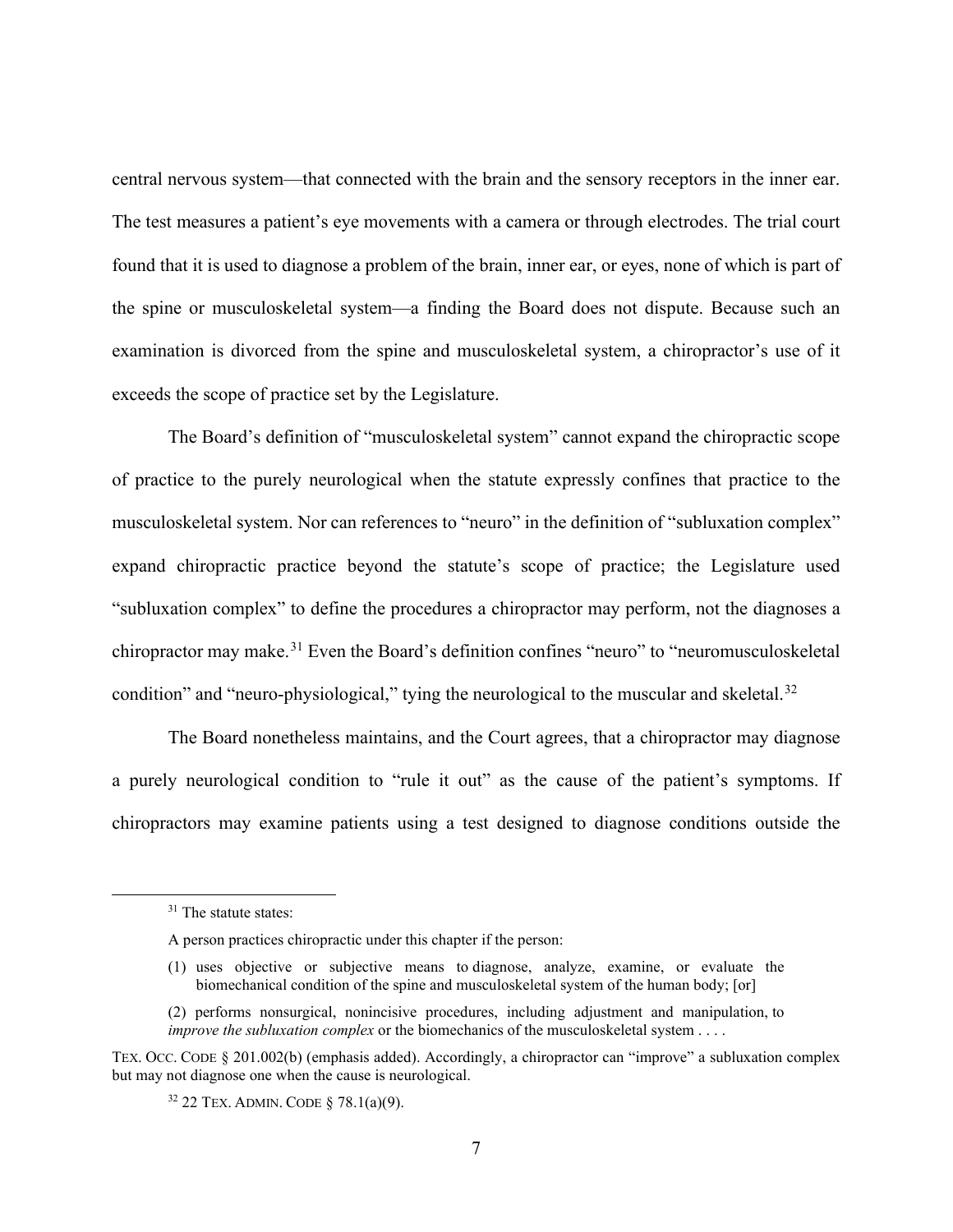chiropractic scope of practice—and may conduct that examination on body parts (eyes) and systems (sensory nervous) also outside that scope—then the Legislature's limitations on chiropractic practice lose all meaning. A chiropractor's practice becomes coextensive with a medical doctor's practice, subject only to chiropractors' self-assessments of their capabilities and limits.

Such a result is contrary to the larger statutory scheme, which provides for a limited scope of practice for non-physician healthcare professionals, including (in addition to chiropractors) dentists, optometrists, and podiatrists.<sup>33</sup> For these non-physician providers, the statutes defining the scope of practice require that the practice or procedure relate to a specific body part—the mouth, the eye, the foot.<sup>34</sup> The Court's reading severs this connection, allowing tests that do not relate to the specific structure and permitting practitioners to go beyond the scope of practice to "rule out" causes of certain disorders.<sup>35</sup> Much as an optometrist could not conduct neurological examinations outside the eye, a chiropractor cannot conduct them outside the musculoskeletal system. Licensed chiropractors are exempt from the prohibition against practicing medicine only if they "strictly" conform to the practice of chiropractic as the Chiropractic Act defines it.<sup>36</sup>

The Board concedes that "chiropractors use [vestibular-ocular-nystagmus testing] to *rule out* vestibular causes of dizziness." It reasons that chiropractors may "[d]ifferentiate a patient or

<sup>&</sup>lt;sup>33</sup> Like chiropractors, these practitioners are exempted from the Medical Practice Act. TEX. OCC. CODE § 151.052(a)(1), (2), (3), (5).

<sup>34</sup> *See id.* § 251.003 (defining the scope of practice for dentists); *id.* § 351.002 (defining the scope of practice for optometrists); *id.* § 202.001 (defining the scope of practice for podiatrists); *see also Tex. Orthopaedic Ass'n v. Tex. State Bd. of Podiatric Medical Exam'rs*, 254 S.W.3d 714, 717, 721–22 (Tex. App.—Austin 2008, pet. denied) (holding that by adding "portions of what in layman's terms is called the ankle" to the podiatry scope of practice the Podiatric Board exceeded its authority).

<sup>35</sup> *See ante* at 25, 27.

<sup>36</sup> TEX. OCC. CODE § 151.052(a)(3).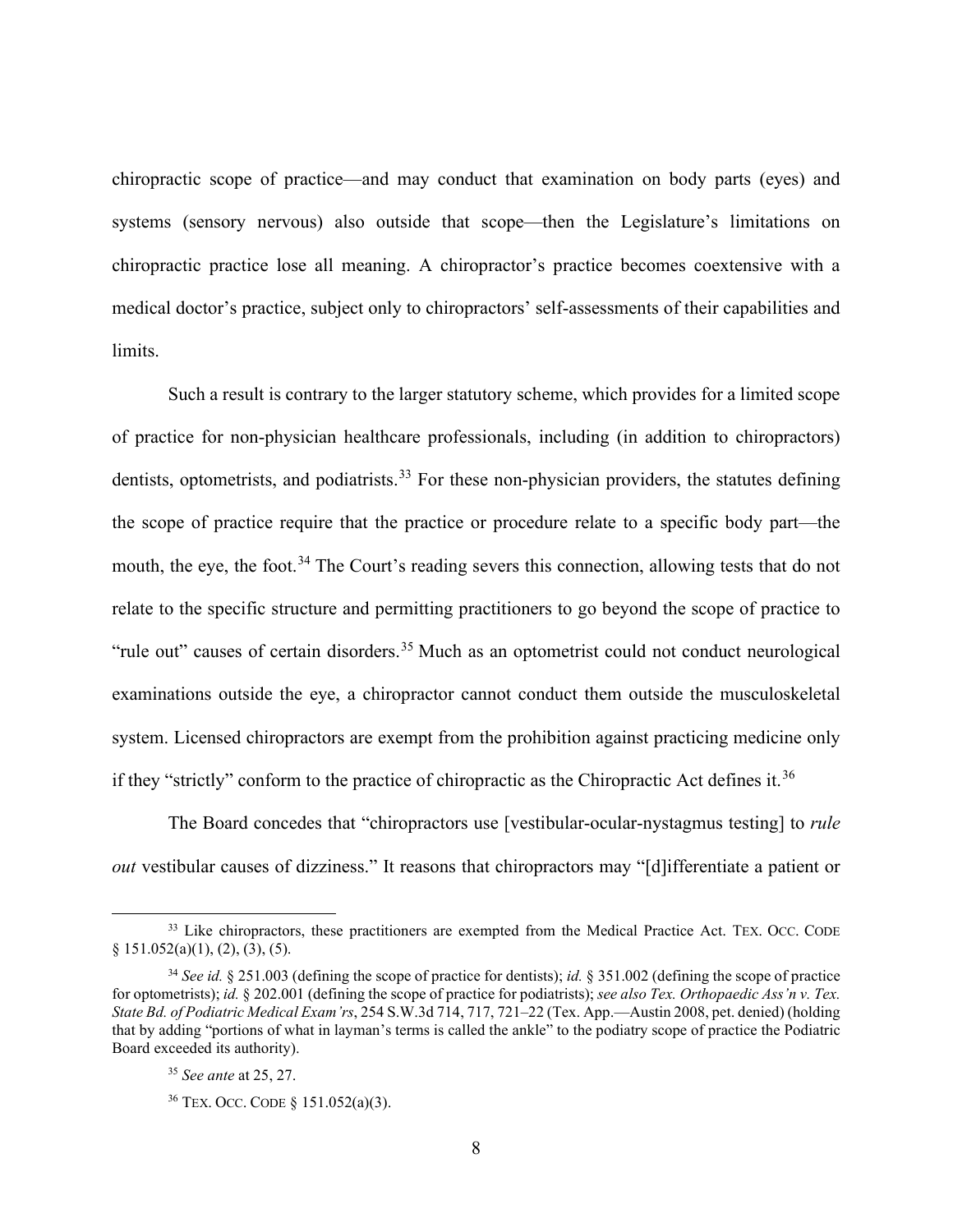condition for which chiropractic treatment is appropriate from a patient or condition that is in need of care from a medical or other class of provider."<sup>37</sup> In employing such a construction, the Board oversteps its legislatively delegated authority.

Any diagnosis—affirmative or negative—made by a chiropractor must be within the scope of chiropractic care. Chiropractors are precluded by statute from diagnosing a purely neural or vestibular condition using an eye examination. To "rule out" a neurological condition based on a neurological examination is to say, affirmatively, that it is not a cause of the patient's symptoms. The Court observes that chiropractors may draw blood to perform a diagnosis.<sup>38</sup> It is the Legislature, however, that permits chiropractors to draw blood for diagnostic testing.<sup>39</sup> In contrast, here it is the Board, not the Legislature, that seeks to empower chiropractors to perform tests and make diagnoses that reach beyond the legislative scope of chiropractic care. Although a chiropractor need not always refer a patient with a generalized problem to a medical doctor, when a diagnosis relies on an examination outside the spine or musculoskeletal system and is unrelated to the spine or musculoskeletal system, neither the examination nor the diagnosis lies within a chiropractor's scope of practice.<sup>40</sup>

Chiropractors cannot conduct examinations outside the spine and musculoskeletal system to diagnose a patient with a neurological condition—in this case, a vestibular disorder. Neither are they permitted to say, definitively, that a vestibular condition is *not* the cause of a patient's symptoms based on that same neurological test and examination. When a chiropractor tells a

<sup>37</sup> 22 TEX. ADMIN. CODE § 78.1(c)(1)(E).

<sup>38</sup> *Ante* at 5.

<sup>39</sup> TEX. OCC. CODE § 201.002(a)(3)*.*

<sup>40</sup> *See id.* § 201.002(b).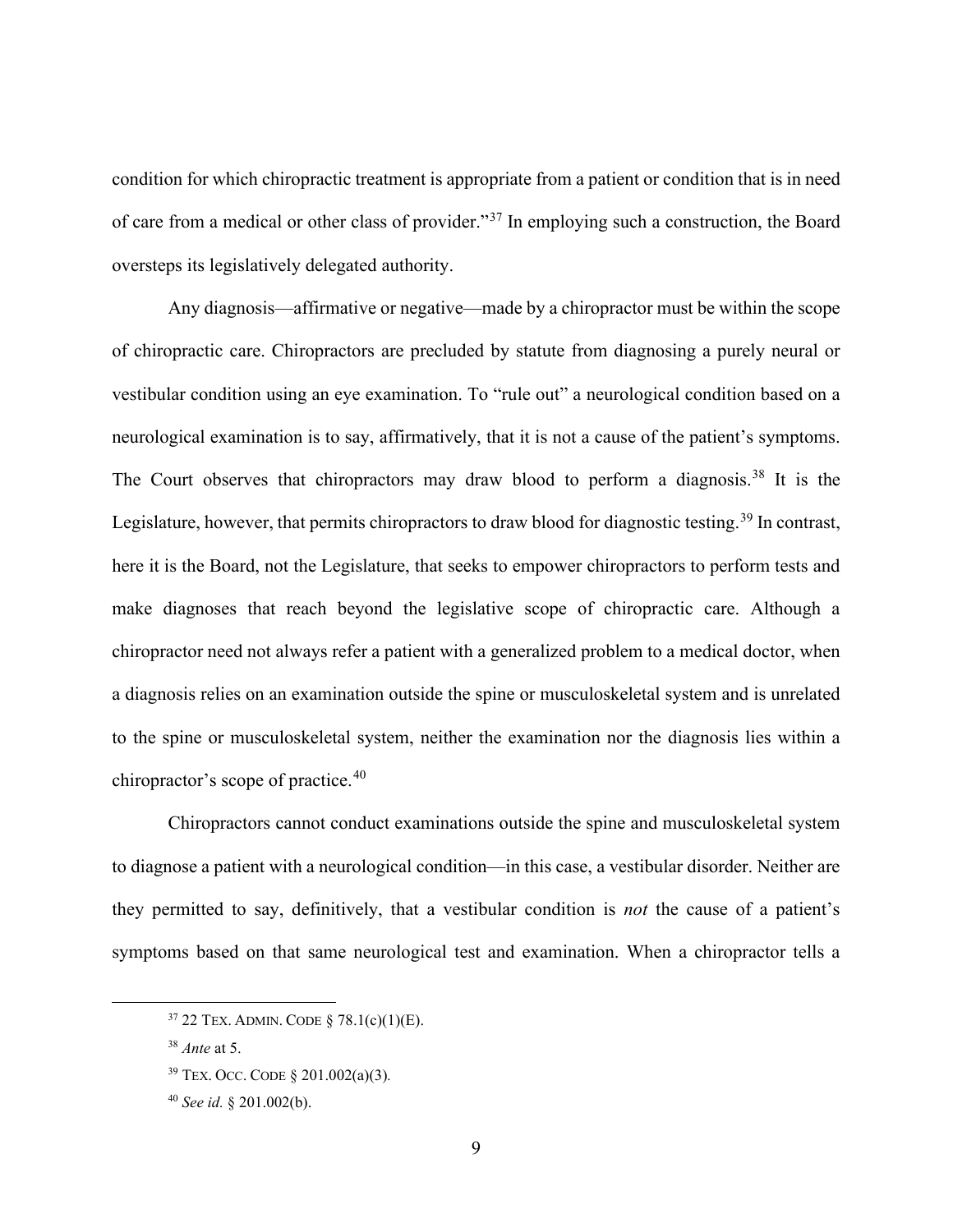patient that a neurological examination or test has "ruled out" a neurological condition as a cause of the patient's symptoms, it is unlikely that the patient will seek alternative care.

The Legislature reasonably could have recognized that a chiropractic diagnosis of a neurological condition—whether ruling it in or ruling it out—compromises patient safety. There are rational reasons for the policy choices the Legislature made, foremost among them, its constitutional obligation to regulate the practice of medicine. Regulating the practice of medicine protects the public from those who are not qualified by aptitude, education, and experience to diagnose and treat medical conditions generally (as opposed to specific conditions or structures). Whether some chiropractors are "trained" to perform vestibular-ocular-nystagmus testing does not answer whether they are qualified to interpret those results and diagnose a neurological condition that is unrelated to the spine or musculoskeletal system based on those results. It also does not answer whether the Board's rule goes beyond what the Legislature has permitted. It does.<sup>41</sup>

Finally, the Board urges that the court of appeals' enforcement of the Chiropractic Act's scope-of-practice statute is "unreasonable governmental interference" with a chiropractor's right to "pursue a lawful calling." If the Act unduly hampers chiropractic care, however, it is for the Legislature to address and amend, not the Chiropractic Board, and not our Court. Though the Chiropractic Board may disagree with the Legislature's policy, the Board does not contest that the scope of practice established in the Chiropractic Act is founded on the Legislature's constitutional

<sup>41</sup> *Tex. State Bd. of Exam'rs of Marriage & Family Therapists v. Tex. Med. Ass'n*, 511 S.W.3d 28, 33 (Tex. 2017) ("[W]e must decide this case based on the relevant Texas statutes, not on whether [marriage and family therapists] are qualified to make [Diagnostic and Statistic Manual of Mental Disorders] diagnoses or whether the DSM or other states' laws allow them to.").